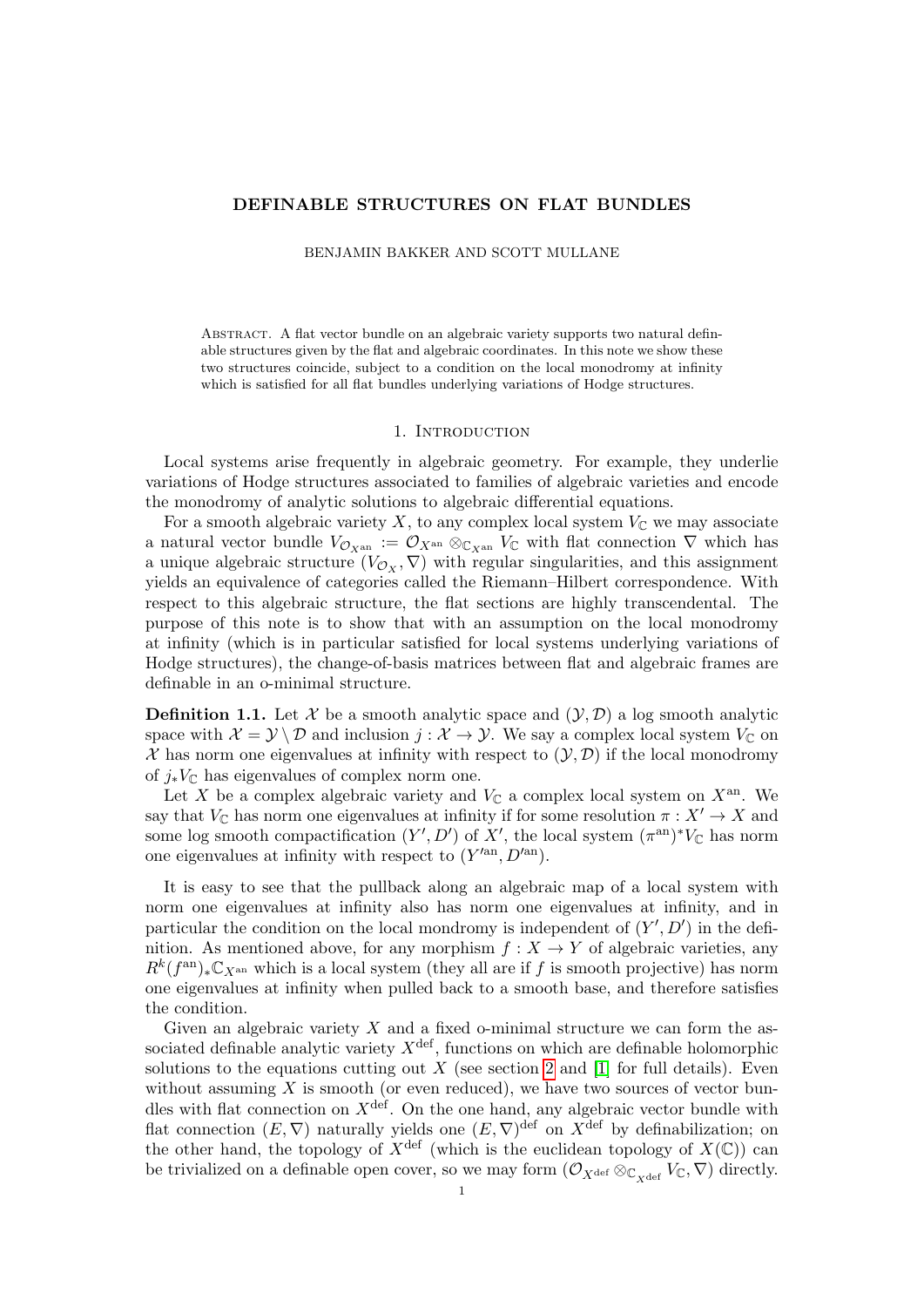In general these two objects are not isomorphic (see Example [3.3\)](#page-6-1), as the transition functions between the flat and algebraic frames may not be definable. In the case that  $V_{\mathbb{C}}$  has norm one eigenvalues at infinity they are:

<span id="page-1-1"></span>**Theorem 1.2.** Let X be a complex algebraic space and  $V_{\mathbb{C}}$  a local system on  $X^{\text{an}}$ with norm one eigenvalues at infinity. Then over  $\mathbb{R}_{an,exp}$  the definable coherent sheaf  $\mathcal{O}_{X^{\mathrm{def}}}\otimes_{\mathbb{C}_{X^{\mathrm{def}}}}V_{\mathbb{C}}$  has a unique algebraic structure  $V_{\mathcal{O}_{X}}.$  Moreover, the connection is algebraic with regular singularities.

The notation is justified as  $(V_{\mathcal{O}_X}, \nabla)$  is necessarily the algebraic flat vector bundle corresponding to  $V_{\mathbb{C}}$  via the Riemann–Hilbert correspondence. The theorem equivalently says that the solutions to the corresponding algebraic differential equation over a definable open set are definable holomorphic functions, or that the flat coordinates of any algebraic section—for example the period integrals of families of algebraic varieties—are definable:

**Corollary 1.3.** Let  $f: X \to Y$  be a smooth projective family and  $\omega \in H^0(Y, f_* \Omega^p_{X/Y})$ a relative p-form. If  $\gamma$  is a section of the degree p homology local system  $R_p(f^{\text{an}})_*\mathbb{Q}_X$ <sub>an</sub> over a definable open set U, then the integral

$$
\int_{\gamma_u} \omega_u
$$

is a  $\mathbb{R}_{\text{an exp}}$ -definable function on U.

*Proof.* The algebraic structure on the flat vector bundle associated to  $V_{\mathbb{C}} = R^p(f^{\text{an}})_* \mathbb{C}_{X^{\text{an}}}$ is algebraic de Rham cohomology  $V_{\mathcal{O}_X} = R^p f_* \Omega^{\bullet}_{X/Y}$ , equipped with the Gauss–Manin connection. Integration  $\int_{\gamma}$  is a section of  $V_{\mathbb{C}}^{\vee}$ , hence a definable section of  $\mathcal{O}_{X^{\mathrm{def}}} \otimes_{\mathbb{C}_X} V_{\mathbb{C}}^{\vee}$ , while  $\omega$  is an algebraic section of  $V_{\mathcal{O}_X}$ . As  $V_{\mathbb{C}}$  has norm one eigenvalues at infinity,  $(V_{\mathcal{O}_X})^{\text{def}} \cong \mathcal{O}_{X^{\text{def}}} \otimes_{\mathbb{C}_X} V_{\mathbb{C}}^{\vee}$ , and the claim follows.

Notation. All of our analytic spaces, definable analytic spaces, and algebraic spaces will be over  $\mathbb C$  and assumed to be separated. In the algebraic category, our algebraic spaces will be in addition, of finite type. We use the symbol " $\in$ " to mean "relatively compact open subspace", with "subspace" to be interpreted as either an analytic subspace or a definable analytic subspace depending on context.

### 2. Definable structures on compact analytic spaces

<span id="page-1-0"></span>Throughout this section we work over an o-minimal structure containing  $\mathbb{R}_{an}$ . Recall that this means any overconvergent real analytic function on a euclidean ball is definable. The main result is to show that any compact analytic space admits a unique definable analytic structure, and that the two categories of coherent sheaves are naturally equivalent. We refer to [\[1\]](#page-6-0) for details on definable analytic spaces.

Recall that a definable topological space  $\mathcal X$  is a topological space equipped with an equivalence class of finite atlases by definable open subsets of euclidean space with definable transition functions. The definable site  $\chi$  of a definable topological space  $\chi$ is the category of definable open subsets whose coverings are finite (definable) open coverings and we refer to sheaves on  $\mathcal X$  as just sheaves on  $\mathcal X$ . A definable analytic space X is a definable topological space |X| with a sheaf of local C-algebras  $\mathcal{O}_\mathcal{X}$  on  $|\mathcal{X}|$  which is on a covering isomorphic to the zero locus  $\mathcal{V} = V(f_1, \ldots, f_k) \subset \mathcal{U} \subset \mathbb{C}^n$  of finitely many definable holomorphic functions  $f_1, \ldots, f_k : U \to \mathbb{C}$  on a definable open  $\mathcal{U}\subset\mathbb{C}^n$  equipped with the sheaf  $\mathcal{O}_{\mathbb{C}^n}/(f_1,\ldots,f_k)\mathcal{O}_{\mathbb{C}^n}|_{\mathcal{V}}$  on  $\mathcal{V}$  as a definable topological space. Here  $\mathcal{O}_{\mathbb{C}^n}$  is the sheaf of definable holomorphic functions on  $\mathbb{C}^n$  as a definable topological space in the obvious way. We say a definable analytic space  $\mathcal X$  is compact if the ordinary underlying topological space is compact.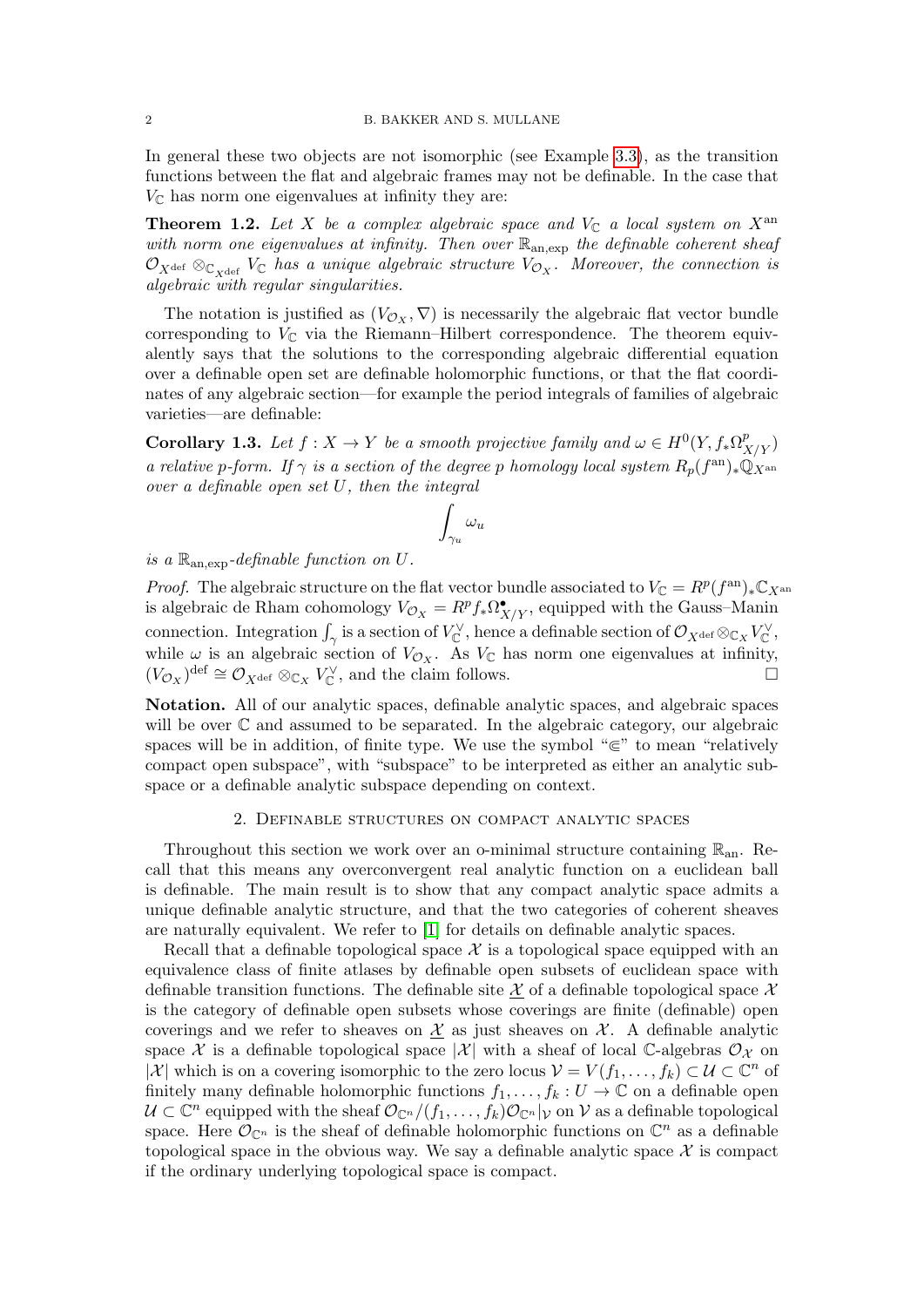There is a natural analytification functor

 $(-)^{an}$ : (definable analytic spaces)  $\rightarrow$  (analytic spaces).

The underlying topological space of  $\mathcal{X}^{\text{an}}$  is the ordinary topological space underlying  $\mathcal{X}$  and  $\mathcal{O}_{\mathcal{X}^{an}}$  is in this case (since we work over an o-minimal structure containing  $\mathbb{R}_{\text{an}}$ ) the sheafification of  $\mathcal{O}_{\mathcal{X}}$  in the euclidean topology. Likewise there is a natural analytification functor

 $(-)^{\text{an}} : \text{Coh}(\mathcal{X}) \to \text{Coh}(\mathcal{X}^{\text{an}})$ 

which is just sheafification in the euclidean topology. We say objects or morphisms in the essential image of either analytification functor are definabilizable.

Both analytification functors are faithful [\[1\]](#page-6-0), but are in general far from equivalences. In the case of compact spaces, however, we have the following:

## <span id="page-2-5"></span><span id="page-2-0"></span>Proposition 2.1.

(1) The restriction of the analytification functor to the full subcategories of compact spaces

 $(-)^{an}$ : (compact definable analytic spaces)  $\rightarrow$  (compact analytic spaces)

is an equivalence of categories.

(2) For any compact definable analytic space  $\mathcal{X}$ , the analytification functor

 $(-)^{\text{an}} : \text{Coh}(\mathcal{X}) \to \text{Coh}(\mathcal{X}^{\text{an}})$ 

is an equivalence of abelian categories.

From classical GAGA  $[4]$  (see [\[5,](#page-6-3) Théorème 5.10] for the statement for algebraic spaces) we immediately deduce the following:

**Corollary 2.2.** Let  $X$  be a proper complex algebraic space. Then the three functors



are equivalences of abelian categories.

We prove Proposition [2.1](#page-2-0) via two slightly more general lemmas. The first establishes the fullness of the analytification functors up to restricting to a relatively compact open subspace.

<span id="page-2-4"></span>**Lemma 2.3.** Let  $\mathscr X$  be an analytic space,  $\mathscr X, \mathscr Y$  definable analytic spaces, and  $\mathscr E, \mathscr F$ coherent sheaves on  $\mathcal{X}$ .

- <span id="page-2-1"></span>(1) Every point  $x \in \mathcal{X}$  admits a definabilizable relatively compact open neighborhood  $x \in \mathscr{U} \Subset \mathscr{X}$ .
- <span id="page-2-2"></span>(2) For any morphism  $\varphi : \mathcal{X}^{an} \to \mathcal{Y}^{an}$  and any definable relatively compact open  $\mathcal{U} \in \mathcal{X}$ , the restriction  $\varphi|_{\mathcal{U}^{\rm an}} : \mathcal{U}^{\rm an} \to \mathcal{Y}^{\rm an}$  is definabilizable.
- <span id="page-2-3"></span>(3) For any morphism  $\varphi : \mathcal{E}^{an} \to \mathcal{F}^{an}$  and any definable relatively compact open  $\mathcal{U} \in \mathcal{X}$ , the restriction  $\varphi|_{\mathcal{U}^{\rm an}} : \mathcal{E}^{\rm an} \to \mathcal{F}^{\rm an}$  is definabilizable.

*Proof.* For part [\(1\)](#page-2-1) we may assume X is locally the zero locus  $V(I) \subset W \subset (\mathbb{C}^n)^{\text{an}}$ of a finitely generated ideal  $I = (f_1, \ldots, f_m) \subset \mathcal{O}_{(\mathbb{C}^n)^{\text{an}}}(\mathscr{W})$  of holomorphic functions on an open subset  $\mathscr{W} \subset (\mathbb{C}^n)^{\text{an}}$ . The topology of  $(\mathbb{C}^n)^{\text{an}}$  has a basis by relatively compact definable open subsets (for example euclidean balls) and for each definable open  $(W')^{\text{an}} \in \mathscr{W} \subset (\mathbb{C}^n)^{\text{an}}$ , the restrictions  $f_i|_{W'^{\text{an}}}$  are  $\mathbb{R}_{\text{an}}$ -definable and hence  $V(I)|_{\mathcal{W}^{\text{an}}}$  is definabilizable open and  $V(I)|_{\mathcal{W}^{\text{an}}} \in V(I) \subset \mathcal{X}$ . This proves part [\(1\)](#page-2-1).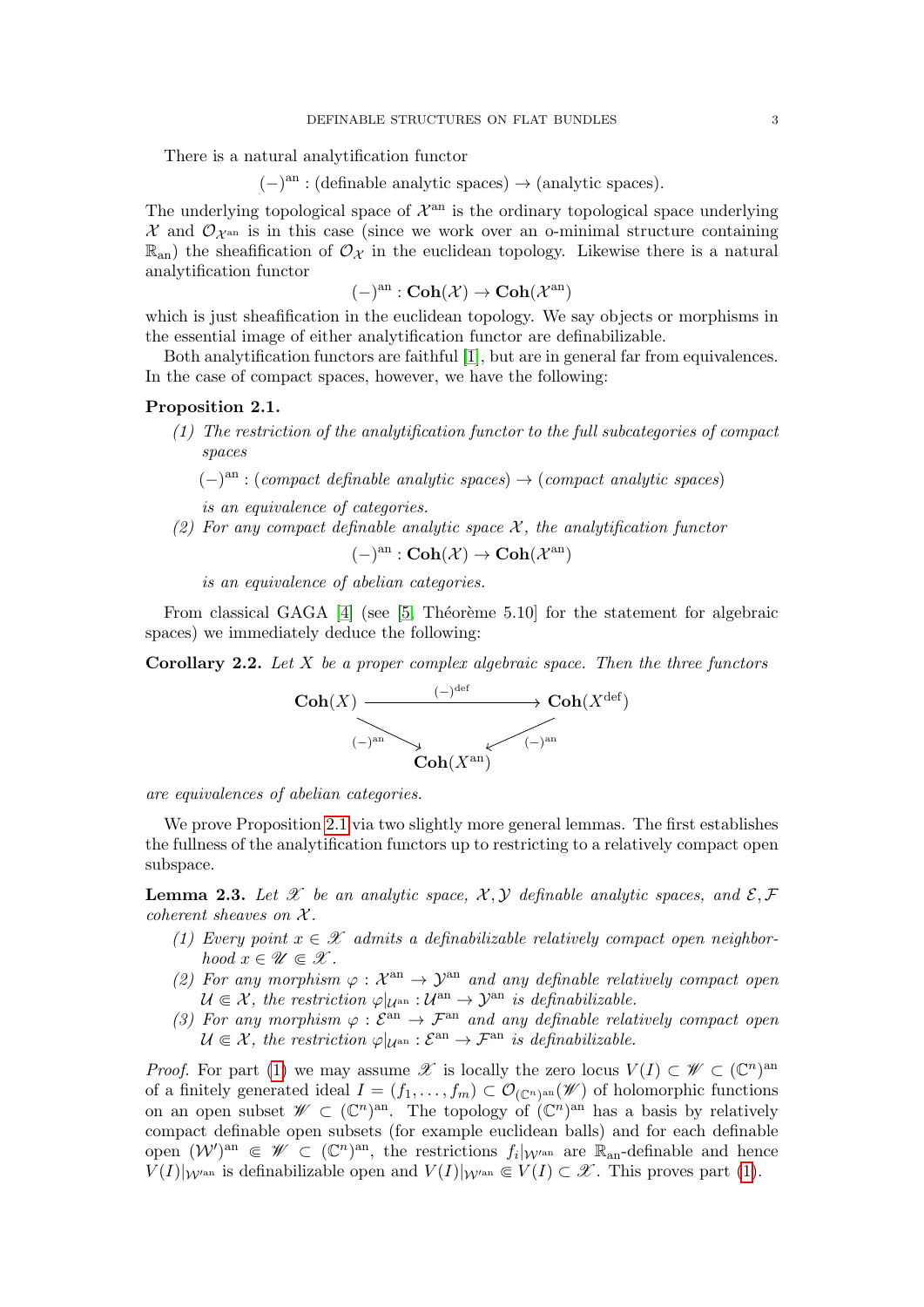For parts [\(2\)](#page-2-2), [\(3\)](#page-2-3), by the faithfulness of analytification the claim is local on  $\mathcal{U}$ . Observe that by part  $(1)$  and the relative compactness of  $\mathcal{U}$ , any collection of open subspaces of  $\mathcal{X}^{\text{an}}$  covering  $\mathcal{U}^{\text{an}}$  can be refined by finitely many open  $\mathcal{X}_i \subset \mathcal{X}$  and  $\mathcal{X}'_i \in \mathcal{X}_i$  such that the  $\mathcal{X}'_i$  cover U. It then suffices to prove the claim replacing  $\mathcal{U} \subset \mathcal{X}$ with  $\mathcal{X}'_i \subset \mathcal{X}_i$ .

Applying this observation to  $\varphi^{-1}(\mathcal{Y}_i^{\text{an}})$  for a definable cover  $\mathcal{Y}_i$  of  $\mathcal{Y}$ , we may assume y is a local model  $V(I)$  ⊂  $W \subset \mathbb{C}^n$ ; applying it to a definable cover of  $\mathcal{X}$ , we may assume X is a local model  $V(I') \subset W' \subset \mathbb{C}^m$ , and moreover that f is given by a holomorphic map  $g: \mathcal{W}^{\text{an}} \to \mathcal{W}^{\text{an}}$  with  $g^{\sharp}I \subset I'$ . We then have that  $g|_{\mathcal{U}}$  is  $\mathbb{R}_{\text{an}}$ definable, and f is the analytification of the induced morphism  $\mathcal{X} \to \mathcal{Y}$ . This yields part [\(2\)](#page-2-2)

Likewise, by passing to a covering of  $\mathcal X$  we may first assume  $\mathcal X$  is a local model  $V(I) \subset \mathcal{W} \subset \mathbb{C}^n$ , next that  $\mathcal E$  and  $\mathcal F$  are both quotients of  $\mathcal{O}_{\mathcal{W}}^k$ , and finally that  $\varphi$ :  $\mathcal{E}^{\text{an}} \to \mathcal{F}^{\text{an}}$  lifts to a morphism  $\mathcal{O}_{\mathcal{W}^{\text{an}}}^k \to \mathcal{O}_{\mathcal{W}^{\text{an}}}^k$ . We therefore reduce to  $\mathcal{X} = \mathcal{W} \subset \mathbb{C}^n$ a definable open subset and  $\mathcal{E} = \mathcal{F} = \mathcal{O}_{\mathcal{X}}^k$ . The morphism  $\varphi$  is given by a matrix of holomorphic functions on  $\mathcal{X}^{an}$ , which when restricted to  $\mathcal{U}^{an}$  are  $\mathbb{R}_{an}$ -definable.

 $\Box$ 

The next lemma handles the essential surjectivity of the analytification functors.

<span id="page-3-2"></span>**Lemma 2.4.** Let X be an analytic space, X a definable analytic space,  $\mathcal{E}$  a coherent sheaf on  $\mathcal{X}^{\text{an}}$ .

- <span id="page-3-0"></span>(1) Any relatively compact open  $\mathscr{U} \in \mathscr{X}$  is relatively compact in a definabilizable relatively compact open  $\mathscr{U}' \in \mathscr{X}$ .
- <span id="page-3-1"></span>(2) For any definable relatively compact  $U \\\in \mathcal{X}$ , the restriction  $\mathscr{E}|_{U^{\rm an}}$  is definabilizable.

*Proof.* For part  $(1)$ , as in Lemma [2.3](#page-2-4) we may take finitely many open definabilizable  $\mathscr{X}_i \subset \mathscr{X}$  with definabilizable  $\mathscr{X}'_i \Subset \mathscr{X}_i$  such that the  $\mathscr{X}'_i$  cover  $\mathscr{U}$ . The proof is completed by inductively applying the following:

*Claim.* For  $i = 1, 2$ , let  $\mathscr{X}_i \subset \mathscr{X}$  be a definabilizable open subspace with definabilizable  $\mathscr{X}'_i \in \mathscr{X}_i$ . Then there exists a definabilizable  $\mathscr{X}''$  such that  $\mathscr{X}'_1 \cup \mathscr{X}'_2 \in \mathscr{X}'' \in \mathscr{X}_1 \cup \mathscr{X}_2$ .

*Proof.* By Lemma [2.3\(](#page-2-4)[2\)](#page-2-2), we may suppose  $\mathscr{X}'_i \subset \mathscr{X}_i$  is the analytification of  $\mathscr{X}'_i \subset \mathscr{X}_i$ . We have that  $\mathscr{X}'_1 \cap \mathscr{X}'_2 \in \mathscr{X}_1 \cap \mathscr{X}_2$ , hence there is a definable  $\mathcal{B} \in \mathscr{X}_1$  for which  $\mathscr{X}'_1 \cap \mathscr{X}'_2 \in \mathcal{B}^{an} \subseteq \mathscr{X}_1 \cap \mathscr{X}_2$  under the identification  $\mathcal{X}^{an}_1 \cong \mathscr{X}_1$ . By Lemma [2.3](#page-2-4)[\(2\)](#page-2-2), the composition  $\mathcal{B}^{\text{an}} \subset \mathscr{X}_1 \cap \mathscr{X}_2 \to \mathscr{X}_2 \cong \mathscr{X}_2^{\text{an}}$  is the analytification of an open immersion  $j : \mathcal{B} \to \mathcal{X}_2$ . Let  $\mathcal{Y} \in \mathcal{X}_2$  be a definable open subspace such that  $\mathcal{X}'_2 \in \mathcal{Y}$  and  $\mathcal{Y}^{\text{an}} \cap \mathcal{X}'_1 = j(\mathcal{B})^{\text{an}} \cap \mathcal{X}'_1$  under the identification  $\mathcal{X}_2^{\text{an}} \cong \mathcal{X}_2$ , which is possible since  $\mathscr{X}_2' \setminus j(B)$ <sup>an</sup> is relatively compact in  $\mathscr{X}_2 \setminus \overline{\mathscr{X}_1'}$ . Then we have a natural open immersion  $({\mathcal X}_1' \cup_{\mathcal B} {\mathcal Y})^{\rm an} \to {\mathcal X}$  with the required properties.

 $\Box$ 

For part  $(2)$ , we may likewise refine any cover of  $\mathcal X$  by finitely many open definable  $\mathcal{X}_i \subset \mathcal{X}$  with  $\mathcal{X}_i'' \in \mathcal{X}_i \subset \mathcal{X}_i$  such that the  $\mathcal{X}_i''$  cover  $\mathcal{U}$ . Then provided each  $\mathcal{E}|_{\mathcal{X}_i^{an}}$ is definabilizable, the gluing maps on  $(\mathcal{X}_i'' \cap \mathcal{X}_j'')^{\text{an}}$  will be definabilizable by Lemma [2.3\(](#page-2-4)[3\)](#page-2-3) (uniquely by the faithfulness of analytification), and it will follow that  $\mathscr{E}|_{\mathcal{U}^{\rm an}}$  is definabilizable. We may therefore assume we have a presentation

$$
\mathcal{O}_{\mathcal{X}^{\rm an}}^m \xrightarrow{\varphi} \mathcal{O}_{\mathcal{X}^{\rm an}}^n \to \mathscr{E} \to 0.
$$

By Lemma [2.3,](#page-2-4)  $\varphi|_{\mathcal{U}}$  is definabilizable, and as analytification is exact it follows that  $\mathscr{E}|_{\mathcal{U}^{\mathrm{an}}}$  is definabilizable.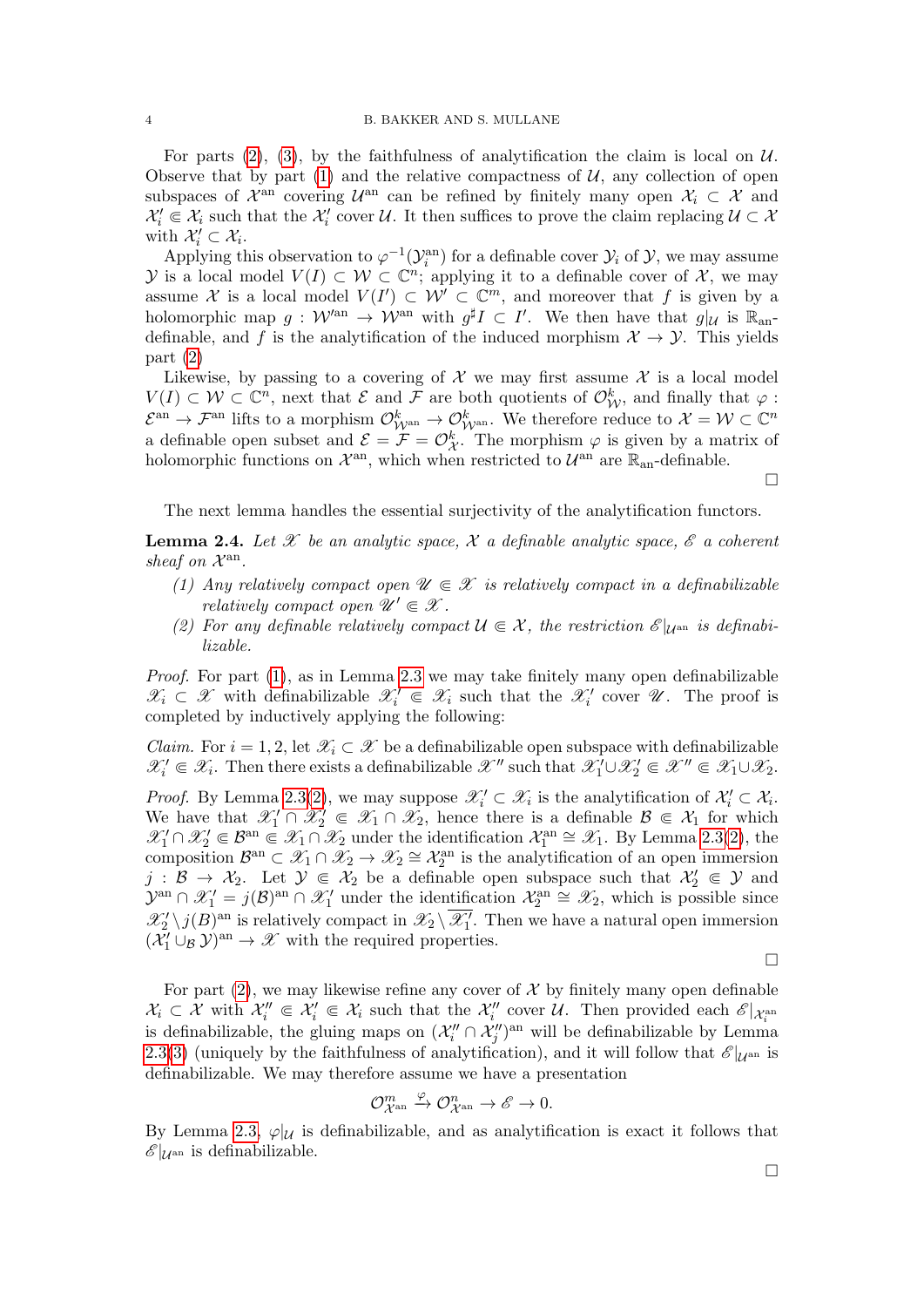Proof of Proposition [2.1.](#page-2-0) We already know faithfulness. Lemma [2.3](#page-2-4) yields the fullness, and Lemma [2.4](#page-3-2) the essential surjectivity.  $\Box$ 

#### 3. Proof of Theorem [1.2](#page-1-1)

In this section we prove Theorem [1.2.](#page-1-1) The main input is to show that the Deligne canonical extension can be formed definably, provided the monodromy has norm one eigenvalues at infinity. We work throughout over an o-minimal structure containing  $\mathbb{R}_{an,exp}$ .

On a smooth analytic space  $\mathscr X$ , the categories of complex local systems on  $\mathscr X$ and locally free  $\mathcal{O}_{\mathcal{X}}$ -modules with flat connection are naturally equivalent via  $V_{\mathbb{C}} \mapsto$  $(V_{\mathcal{O}_{\mathscr{X}}}, \nabla)$ . Suppose  $(\mathscr{Y}, \mathscr{D})$  is a log smooth pair with  $\mathscr{Y} \setminus \mathscr{D} = \mathscr{X}$  and that  $(V_{\mathcal{O}_{\mathscr{X}}}, \nabla)$ is a locally free  $\mathcal{O}_{\mathcal{X}}$ -module with flat connection. According to [\[3\]](#page-6-4), for any choice of section  $\Sigma \subset \mathbb{C}$  of the complex exponential  $e(\cdot) = e^{2\pi i \cdot \cdot} : \mathbb{C} \to \mathbb{C}^*$  there is an extension  $(V_{\mathcal{O}_{\mathscr{Y}}},\nabla)$  of  $(V_{\mathcal{O}_{\mathscr{X}}},\nabla)$  to  $\mathscr{Y}$  as a locally free  $\mathcal{O}_{\mathscr{Y}}$ -module with flat logarithmic connection, unique up to unique isomorphism, such that the eigenvalues of Res  $\nabla$  are contained in  $\Sigma$  pointwise. Here by an extension  $\overline{F}$  of a locally free sheaf F on  $\mathscr X$  we mean a locally free sheaf together with an isomorphism  $\overline{F}|_{\mathscr{X}} \cong F$ , and we further ask the isomorphism to be compatible with the connection.

For X a smooth algebraic variety,  $V_{\mathcal{O}_{X^{\text{an}}}}$  a locally free  $\mathcal{O}_{X^{\text{an}}}$ -module with flat connection,  $\Sigma$  a choice of section of e, and  $(Y, D)$  a choice of log smooth compactification of X, we therefore obtain by classical GAGA a functorial algebraic structure  $(V_{\mathcal{O}_Y}, \nabla)$ on  $(V_{\mathcal{O}_{\mathbf{V}}\text{an}}, \nabla)$ . The fact that the connection of  $V_{\mathcal{O}_{\mathbf{V}}\text{an}}$  has logarithmic singularities means in particular that it induces a connection on the associated meromorphic bundle and therefore that the connection is algebraic (with logarithmic singularities) with respect to the algebraic structure  $V_{\mathcal{O}_Y}$ . We therefore obtain an algebraic structure  $(V_{\mathcal{O}_X}, \nabla)$  with regular singularities on  $(V_{\mathcal{O}_X} \nabla)$ . One further shows (see e.g. [\[2,](#page-6-5) IV §5]) that flat sections extend meromorphically, and this implies that analytification yields an equivalence of categories between  $\mathcal{O}_X$ -modules with flat connection and regular singularities and complex local systems on  $X<sup>an</sup>$ .

Let X be a definable analytic space and  $V_{\mathbb{C}}$  a complex local system on  $\mathcal{X}^{\text{an}}$ . The restriction of  $V_{\mathbb{C}}$  to X naturally sheafifies to  $V_{\mathbb{C}}$  since X has a definable cover by simply connected open subsets by definable triangulation [\[6,](#page-6-6) Chapter 8, (2.9)]. We denote the restriction by  $V_{\mathbb{C}}$  as well. Then  $V_{\mathcal{O}_{\mathcal{X}}} := \mathcal{O}_{\mathcal{X}} \otimes_{\mathbb{C}_{\mathcal{X}}} V_{\mathbb{C}}$  is naturally a definable coherent sheaf with flat connection  $\nabla$ , and naturally analytifies to  $(V_{\mathcal{O}_{\mathcal{X}^{\mathrm{an}}}}, \nabla)$ .

<span id="page-4-3"></span>**Proposition 3.1.** Let  $(Y, \mathcal{D})$  be a definable analytic log smooth pair, and let  $\mathcal{U} \in \mathcal{Y}$ be a relatively compact definable open subspace. Set  $\mathcal{X} = \mathcal{Y} \setminus \mathcal{D}$ ,  $\mathcal{W} = \mathcal{U} \setminus \mathcal{D}$ . Let  $V_{\mathbb{C}}$ be a complex local system on  $\mathcal{X}^{\text{an}}$  with norm one eigenvalues at infinity with respect to  $(Y, \mathcal{D})$ .

- <span id="page-4-0"></span>(1) There is an extension  $(V_{\mathcal{O}_\mathcal{U}}, \nabla)$  of  $(V_{\mathcal{O}_\mathcal{W}}, \nabla)$  as a locally free sheaf with logarithmic connection whose residue has eigenvalues in  $\Sigma$ .
- <span id="page-4-1"></span>(2) Any two such extensions of  $(V_{\mathcal{O}_{\mathcal{X}}}, \nabla)$  are isomorphic by a unique isomorphism (as extensions and compatibly with the connection) over  $\mathcal{U}$ .

Note that the extension  $(V_{\mathcal{O}_{\mathcal{U}}}, \nabla)$  provided by the proposition analytifies to the Deligne canonical extension  $(V_{\mathcal{O}_{\mathcal{U}^{\mathrm{an}}}}, \nabla)$  as an extension of  $(\mathcal{O}_{\mathcal{W}^{\mathrm{an}}}\otimes_{\mathbb{C}_{\mathcal{W}^{\mathrm{an}}}}V_{\mathbb{C}}, \nabla)$ .

Proof. We first treat the local case.

<span id="page-4-2"></span>**Lemma 3.2.** Let  $\mathcal{X} = (\Delta^*)^k \times \Delta^{\ell} \subset \mathcal{Y} = \Delta^{k+\ell}$  with their standard structures as definable complex analytic spaces. Then for any local system  $V_{\mathbb{C}}$  on  $\mathcal X$  whose monodromy has norm one eigenvalues,  $V_{\mathcal{O}_{\mathcal{X}}}$  admits an extension to  $\mathcal Y$  as a locally free sheaf with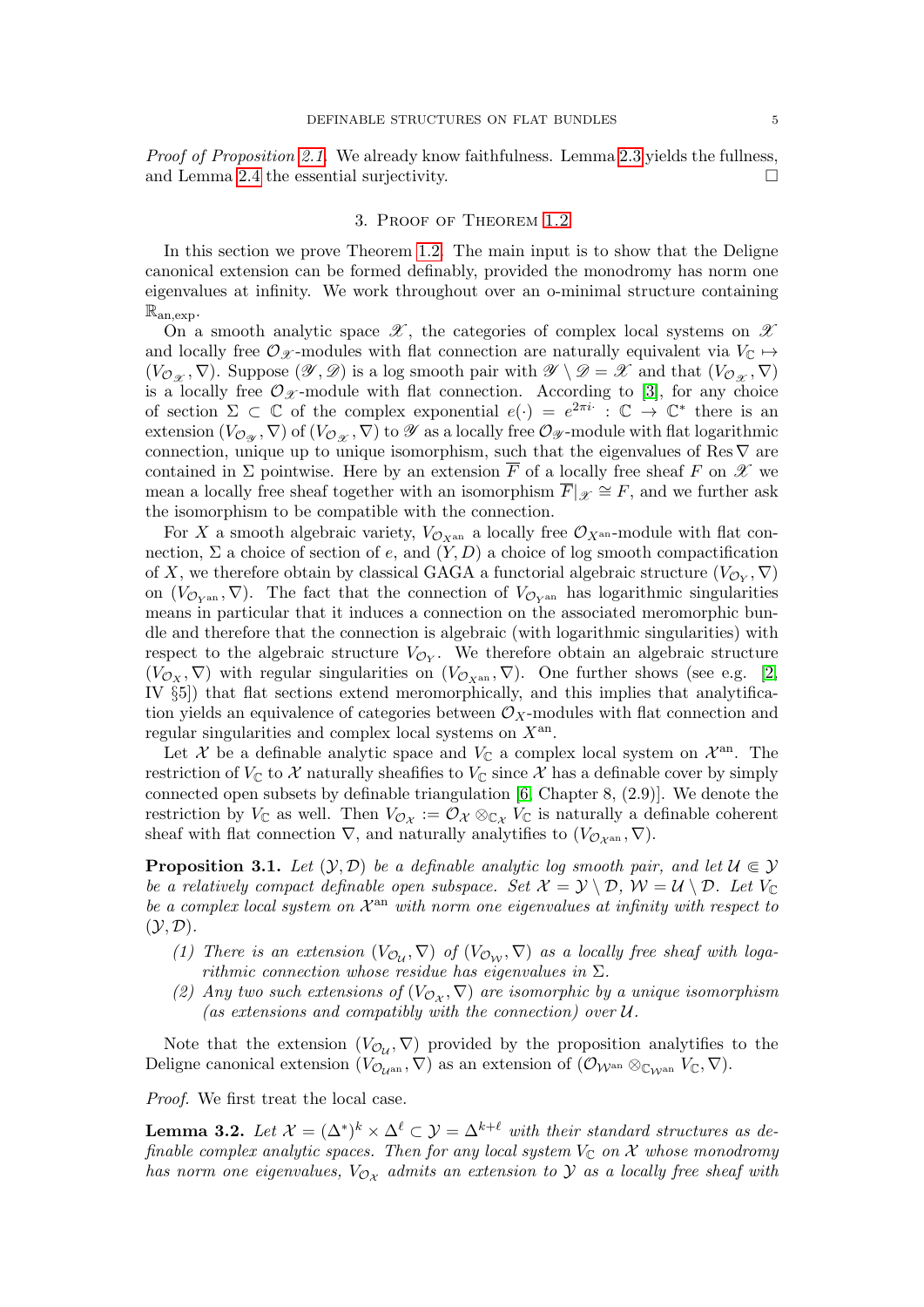logarithmic connection  $\nabla$  in the definable analytic category and the residues of  $\nabla$  have eigenvalues in  $\Sigma$ .

*Proof.* Choose a basepoint  $x \in \mathcal{X}$  and consider the universal cover  $\pi : \mathbb{H}^k \times \Delta^{\ell} \to$  $(\Delta^*)^k \times \Delta^\ell$  given by  $\pi(z_1,\ldots,z_k,q_1,\ldots,q_\ell) = (e(z_1),\ldots,e(z_k),q_1,\ldots,q_\ell)$  where  $e(z)$  $e^{2\pi i z}$ . Note that for any open bounded vertical strip  $S \subset \mathbb{H}$  with its standard definable structure, the restriction  $\pi|_F$  to  $F = S^k \times \Delta^\ell$  is  $\mathbb{R}_{\text{an,exp}}$ -definable. Set  $\tilde{\mathcal{X}} = \mathbb{H}^k \times \Delta^\ell$ . A local system  $V_{\mathbb{C}}$  on X corresponds to a monodromy representation  $\rho : \pi_1(\mathcal{X}, x) \to$  $GL(V_{\mathbb{C},x})$ . We canonically trivialize  $\pi^*V_{\mathbb{C}} \cong \tilde{\mathcal{X}} \times V_{\mathbb{C},x}$  with  $\pi_1(\mathcal{X},x)$ -action  $\gamma: (z,v) \mapsto$  $(\gamma z, \rho(\gamma)v).$ 

Let  $T_i$  be the monodromy around the *i*th punctured disk factor. By taking the Jordan decomposition, we see that there are unique  $N_i \in \mathfrak{gl}(V_{\mathbb{C},x})$  with eigenvalues in  $\Sigma$  such that  $T_i = \exp(2\pi i N_i)$ . Let  $N_i = N_i^{ss} + N_i^u$  be the Jordan decomposition of  $N_i$ . For any  $v_x \in V_{\mathbb{C},x}$ ,  $\tilde{v} = \exp(2\pi i \sum_i z_i \otimes N_i)v_x$  is a  $\pi_1(\mathcal{X},x)$ -invariant section of  $\pi^*(\mathcal{O}_{\mathcal{X}^{\rm an}} \otimes_{\mathbb{C}_{\mathcal{X}^{\rm an}}} V_{\mathbb{C}})$  and therefore descends to a section v of  $\mathcal{O}_{\mathcal{X}^{\rm an}} \otimes_{\mathbb{C}_{\mathcal{X}^{\rm an}}} V_{\mathbb{C}}$ . We claim that v is in fact a section of  $\mathcal{O}_{\mathcal{X}} \otimes_{\mathbb{C}_{\mathcal{X}}} V_{\mathbb{C}}$ . This may be checked on a definable open cover provided by maps of the form  $\pi|_F$  as above, and  $\exp(2\pi i \sum_j z_j \otimes N_j^u)$  is polynomial in the  $z_j$  while  $\exp(2\pi i \sum_j z_j \otimes N_j^{ss})$  is  $\mathbb{R}_{\text{an,exp}}$ -definable on  $\overrightarrow{F}$  since the  $N_i^{ss}$  is real by the condition on the eigenvalues of  $T_i$ .

The assignment  $v_x \mapsto v$  provides an isomorphism  $\mathcal{O}_{\mathcal{X}} \otimes_{\mathbb{C}} V_{\mathbb{C},x} \to \mathcal{O}_{\mathcal{X}} \otimes_{\mathbb{C}_{\mathcal{X}}} V_{\mathbb{C}}$  and therefore an extension  $\mathcal{O}_{\mathcal{Y}} \otimes_{\mathbb{C}} V_{\mathbb{C},x}$ . We see that  $\text{Res } \nabla = N_j$  along the jth boundary divisor as usual.

By Lemma [2.3](#page-2-4)[\(1\)](#page-2-1) and the relative compactness of  $U$  we may take finitely many open subspaces  $\mathcal{Y}_i \subset \mathcal{Y}$  with  $\mathcal{Y}_i'' \in \mathcal{Y}_i \subset \mathcal{Y}_i$  such that the  $\mathcal{Y}_i''$  cover  $\mathcal{U}$ . Then the existence statement for  $\mathcal{Y}'_i \subset \mathcal{Y}_i$  coupled with the uniqueness for  $\mathcal{Y}''_i \cap \mathcal{Y}''_j \subset \mathcal{Y}'_i \cap \mathcal{Y}'_j$  for each  $i, j$ will yield part [\(1\)](#page-4-0), while the uniqueness on  $\mathcal{Y}'_i \subset \mathcal{Y}_i$  for each i yields part [\(2\)](#page-4-1). We can take such a cover such that each pair  $\mathcal{X} \cap \mathcal{Y}_i \subset \mathcal{Y}_i$  is isomorphic to  $(\Delta^*)^{k_i} \times \Delta^{\ell_i} \subset \Delta^{k_i + \ell_i}$ , and moreover such that the  $\mathcal{Y}_i''$  and  $\mathcal{Y}_i'$  are identified with concentric polydisks.

We therefore restrict to the case  $U \subset Y$  are concentric polydisks. Lemma [3.2](#page-4-2) implies the existence of  $V_{\mathcal{O}_{\mathcal{Y}}}$  (and therefore  $V_{\mathcal{O}_{\mathcal{U}}}$ ). Given two extensions  $\mathcal{E}, \mathcal{F}$ , by the uniqueness in the analytic case there is an isomorphism  $\varphi : \mathcal{E}^{\rm an} \stackrel{\cong}{\to} \mathcal{F}^{\rm an}$  of extensions which is compatible with the connections, and by Lemma [2.1\(](#page-2-0)[1\)](#page-2-5) it follows that  $\varphi|_{\mathcal{U}}$  is definabilizable, whence the claim.

 $\Box$ 

Proof of Theorem [1.2.](#page-1-1) By definable GAGA [\[1\]](#page-6-0) the algebraic structure is unique if it exists. Observe that if  $V_{\mathcal{O}_{X^{\text{def}}}}$  has an algebraic structure, then so does  $F^{\text{def}} \otimes_{\mathbb{C}_{X^{\text{def}}}} V_{\mathbb{C}} \cong$  $F^{\text{def}} \otimes_{\mathcal{O}_{X^{\text{def}}}} V_{\mathcal{O}_{X^{\text{def}}}}$  for any coherent sheaf F on X.

We now show that  $V_{\mathcal{O}_{\mathbf{v} \text{def}}}$  is algebraic. By definable GAGA we may assume X is affine, since if the claim is true in this case then the gluing maps associated to an affine (étale) cover will be algebraic. Assume first that X is smooth and let  $(Y, D)$  be a log smooth compactification. By Proposition [3.1,](#page-4-3)  $(V_{\mathcal{O}_{X^{\mathrm{def}}}}, \nabla)$  admits an extension  $(V_{\mathcal{O}_{Y^{\text{def}}}}, \nabla)$ . By classical GAGA,  $(V_{\mathcal{O}_{Y^{\text{def}}}})^{\text{an}}$  has an algebraic structure  $V_{\mathcal{O}_{Y}}$ , and by Proposition [2.1](#page-2-0) we have  $(V_{\mathcal{O}_Y})^{\text{def}} \cong V_{\mathcal{O}_{Y^{\text{def}}}}$ . If X is possibly non-reduced but  $X^{\text{red}}$ is smooth, then the inclusion  $i: X^{\text{red}} \to X$  admits a finite section  $r: X \to X^{\text{red}}$ . It follows by the above that  $r_*(V_{\mathcal{O}_{X^{\text{def}}}}) \cong r_*\mathcal{O}_{X^{\text{def}}}\otimes_{\mathbb{C}_{X^{\text{def}}}} V_{\mathbb{C}}$  is algebraic, and by definable GAGA that the  $r_*\mathcal{O}_{X^{\text{def}}}$ -module structure is algebraic as well. Thus,  $V_{\mathcal{O}_{X^{\text{def}}}}$ is algebraic. Finally, for arbitrary X, by blowing up along reduced centers we may produce a proper map  $\pi: Y \to X$  for which  $Y^{\text{red}}$  is smooth and which is dominant on a dense Zariski open set U of X. Let  $Z \subset X$  be the reduced complement of U and X'